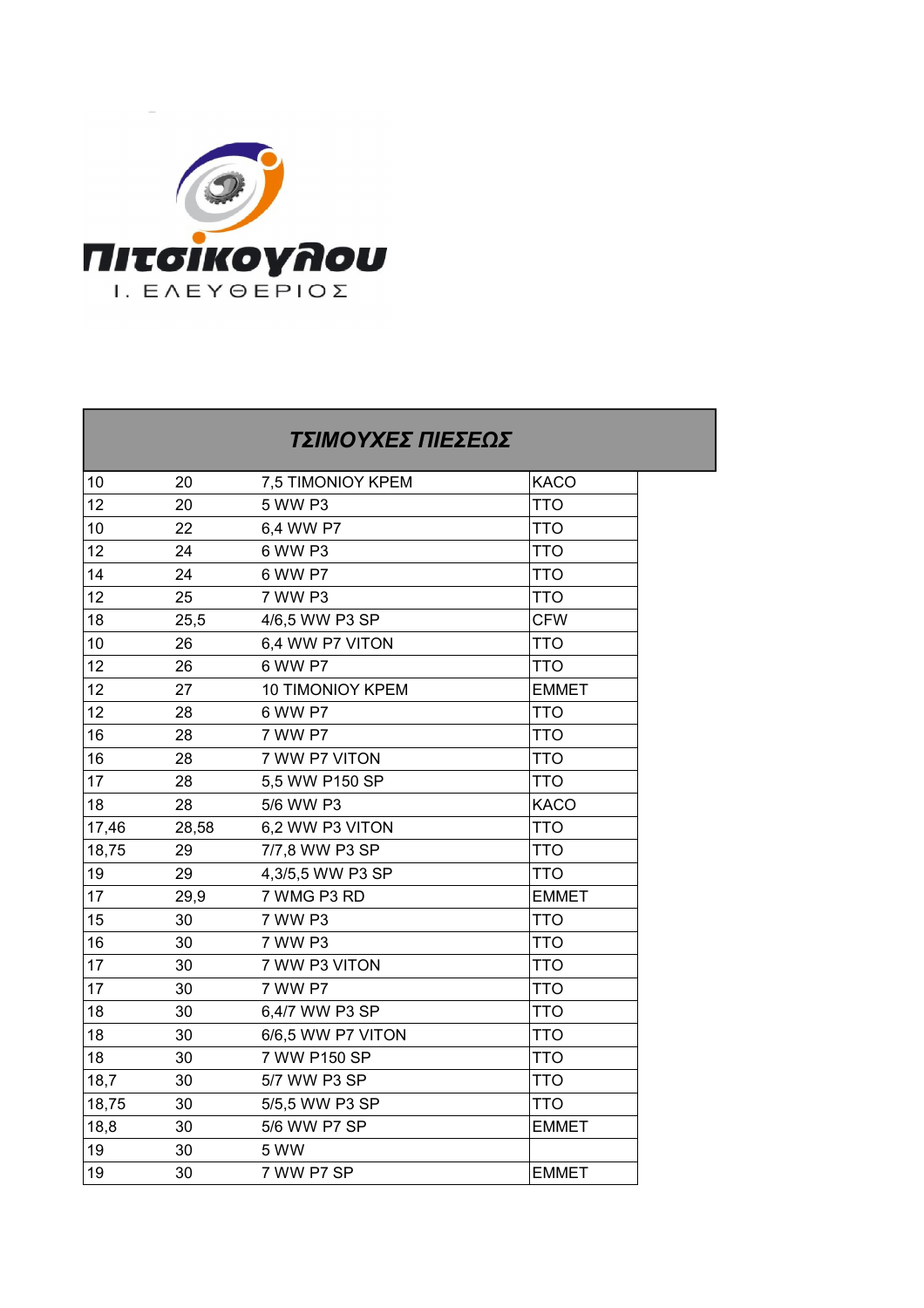| 19    | 30    | 7/8 WW P3 SP           | <b>EMMET</b> |
|-------|-------|------------------------|--------------|
| 19,5  | 30    | 6 WW P7 VITON          | TTO          |
| 20    | 30    | 5/6 WW P3              | <b>KACO</b>  |
| 20    | 30    | 7 WW P3 VITON          | <b>TTO</b>   |
| 20    | 30    | 7/8 WW P3              | <b>EMMET</b> |
| 20    | 30    | 7/8 WW P3 SP           | <b>TTO</b>   |
| 23,4  | 30    | 4/6,7 WW P3 SP VITON   | <b>EMMET</b> |
| 17,46 | 30,16 | 7,9 WW P3 VITON        | <b>TTO</b>   |
| 22    | 31    | 6,5 TIMONIOY KPEM      | <b>KACO</b>  |
| 19,05 | 31,75 | 6,4 WW P7 VITON        | TTO          |
| 15    | 32    | 7 WW P3                | <b>TTO</b>   |
| 15    | 32    | 7 WW P3 VITON          | <b>TTO</b>   |
| 16    | 32    | 10 WW P3               | TTO          |
| 19    | 32    | 6/7 WW P3 SP           | <b>TTO</b>   |
| 19    | 32    | 7 WW P7 SP             | <b>EMMET</b> |
| 19    | 32    | 7/8 WW P3 SP           | <b>TTO</b>   |
| 19    | 32    | 7/8 WW P7 SP           | <b>EMMET</b> |
| 20    | 32    | 5 WW P7                | <b>TTO</b>   |
| 20    | 32    | 6 WW P3 VITON          | TTO          |
| 20    | 32    | 6 WW P7                | <b>TTO</b>   |
| 20,6  | 32    | 7 WW P3 SP             | <b>EMMET</b> |
| 22    | 32    | 3,8/6 TIMONIOY         | <b>TTO</b>   |
| 22    | 32    | 5/6 WW P7 SP           | TTO          |
| 22    | 32    | 7 WW P3                | <b>TTO</b>   |
| 22    | 32    | 7 WW P7                | <b>KACO</b>  |
| 22    | 32    | 7 WW P7 HNBR           | <b>KACO</b>  |
| 19    | 32,2  | 7/8 WW P7              | <b>EMMET</b> |
| 23    | 32,5  | 5,5/7,5 TIMONIOY KPEM  | <b>CFW</b>   |
| 23,5  | 32,5  | 5 WW P3 SP             | <b>EMMET</b> |
| 19,6  | 33    | 7,3 WW P3 VITON        | <b>TTO</b>   |
| 21    | 33    | 8/9,5 WW P3            | KACO         |
| 24    | 33    | 5/6 WW P3 SP           | KACO         |
| 24    | 33    | 7 WW P3                | KACO         |
| 19,05 | 33,4  | 7,9 WMG-WRG P3 RD VITO | <b>TTO</b>   |
| 21    | 34    | 9 TIMONIOY KPEM        | <b>EMMET</b> |
| 22    | 34    | 7 WW P3                | <b>TTO</b>   |
| 22    | 34    | 8,5 TIMONIOY KPEM      | <b>CFW</b>   |
| 23    | 34    | 6,5 WW P3              | <b>TTO</b>   |
| 24    | 34    | 6 TIMONIOY KPEM        | <b>EMMET</b> |
| 25    | 34    | 5 WW P7 SP             | <b>TTO</b>   |
| 25    | 34    | 7 WW P3                | <b>KACO</b>  |
| 23    | 34,5  | 6,5 TIMONIOY KPEM      | <b>TTO</b>   |
| 23    | 34,5  | 6,8 TIMONIOY KPEM      | <b>CFW</b>   |
| 19    | 34,6  | 6/7 WW P3 SP           | TTO          |
| 19    | 34,6  | 6/9 WW P7 SP           | <b>EMMET</b> |
| 19,05 | 34,6  | 4,4/5,9 WW P3 SP       | <b>TTO</b>   |
| 19,05 | 34,6  | 6,3 WW P3 SP           | <b>TTO</b>   |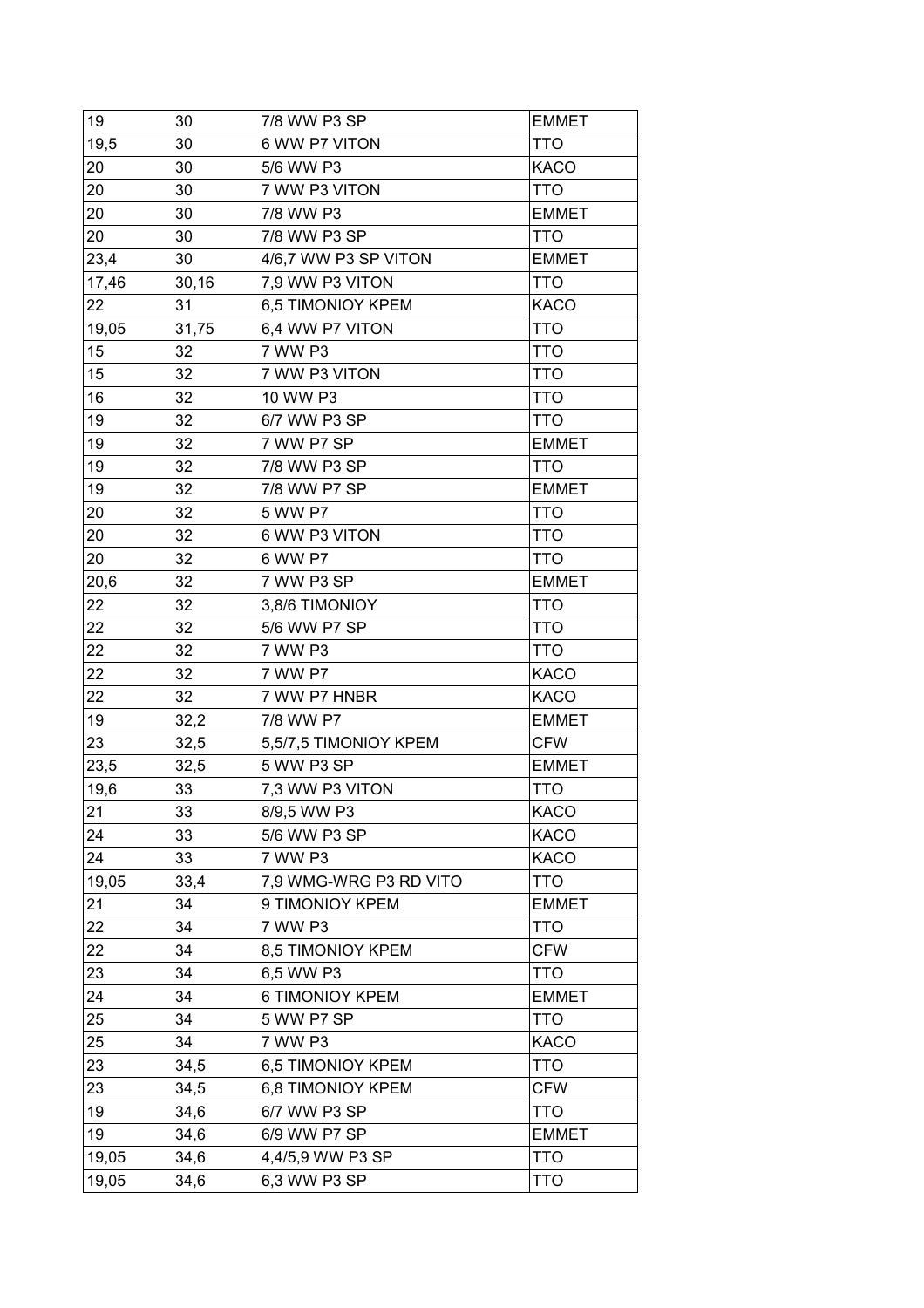| 23    | 34,6  | 6,5 TIMONIOY KPEM       | <b>EMMET</b> |
|-------|-------|-------------------------|--------------|
| 19,05 | 34,8  | 4,4/5,9 WW P3 SP        | <b>EMMET</b> |
| 19,05 | 34,93 | 6,4 WW P3 VITON         | <b>TTO</b>   |
| 19,05 | 34,93 | 6,4 WW P7               | TTO          |
| 22,23 | 34,93 | 6,4 WW P3               | <b>TTO</b>   |
| 16    | 35    | 7 WW P3 VITON           | TTO          |
| 17    | 35    | 7 WW P3                 | <b>TTO</b>   |
| 18,7  | 35    | 7/7,5 WW P3 SP          | TTO          |
| 20    | 35    | 5 WW P7 VITON           | <b>TTO</b>   |
| 20    | 35    | 6/6,5 WW P7             | TTO          |
| 20    | 35    | 7 WW P3                 | TTO          |
| 20    | 35    | 7 WW P3 VITON           | <b>TTO</b>   |
| 22    | 35    | 6/6,5 WW P7 VITON       | <b>TTO</b>   |
| 22    | 35    | 7 WW P3 VITON           | <b>TTO</b>   |
| 22    | 35    | 9/10 TIMONIOY KPEM      | <b>EMMET</b> |
| 23    | 35    | 6,5 WW P3 SP            | <b>TTO</b>   |
| 23    | 35    | 6,5/7 WW P7 SP          | <b>EMMET</b> |
| 24    | 35    | <b>12 TIMONIOY KPEM</b> | <b>TTO</b>   |
| 24    | 35    | 5,5 WW P7               | TTO          |
| 24    | 35    | 6 WW P3 SP              | <b>TTO</b>   |
| 24    | 35    | 8,5 TIMONIOY KPEM       | TTO          |
| 25    | 35    | 3,2/6,5 TIMONIOY KPEM   | <b>CFW</b>   |
| 25    | 35    | 6/6,5 WW P7             | TTO          |
| 25    | 35    | 6/6,5 WW P7 VITON       | TTO          |
| 25    | 35    | 8 TIMONIOY KPEM         | <b>CFW</b>   |
| 26    | 35    | 7 TIMONIOY KPEM         | <b>KACO</b>  |
| 24    | 35,1  | 8,5 TIMONIOY KPEM       | <b>EMMET</b> |
| 25,7  | 35,5  | 7/8 WW P7 SP            | <b>CHO</b>   |
| 26    | 35,5  | 6,5 WW P3 SP            | <b>TTO</b>   |
| 20,64 | 35,56 | 6/6,6 WW P7 SP          | <b>TTO</b>   |
| 20    | 35,6  | 7,7 WW P7 SP            | <b>EMMET</b> |
| 17    | 36    | 6,6 WRG P3 RD VITON     | <b>CHO</b>   |
| 19    | 36    | 6,4 WRG P3 RD VITON     | CHO          |
| 24    | 36    | 17,7 TIMONIOY KPEM      | <b>CFW</b>   |
| 24    | 36    | 7 WW P3                 | <b>TTO</b>   |
| 25    | 36    | 5 WW P3 SP              | <b>TTO</b>   |
| 25    | 36    | 7,3 WW P3 VITON         | <b>KACO</b>  |
| 25    | 36    | 8,5 TIMONIOY KPEM       | <b>EMMET</b> |
| 24    | 36,2  | 8 TIMONIOY              | CHO          |
| 22    | 36,5  | 8 TIMONIOY KPEM         | <b>CFW</b>   |
| 24    | 36,5  | 7,5 TIMONIOY KPEM       | <b>CFW</b>   |
| 24    | 36,5  | 8,5 TIMONIOY KPEM       | <b>CFW</b>   |
| 24    | 36,5  | 9/10 TIMONIOY KPEM      | <b>EMMET</b> |
| 24    | 36,6  | 8,5 TIMONIOY KPEM       | <b>EMMET</b> |
| 19    | 37    | 6,5/8,5 WW P3 SP        | <b>TTO</b>   |
| 19    | 37    | 6,5/9 WW P7 SP          | <b>EMMET</b> |
| 24    | 37    | <b>15 TIMONIOY KPEM</b> | <b>KACO</b>  |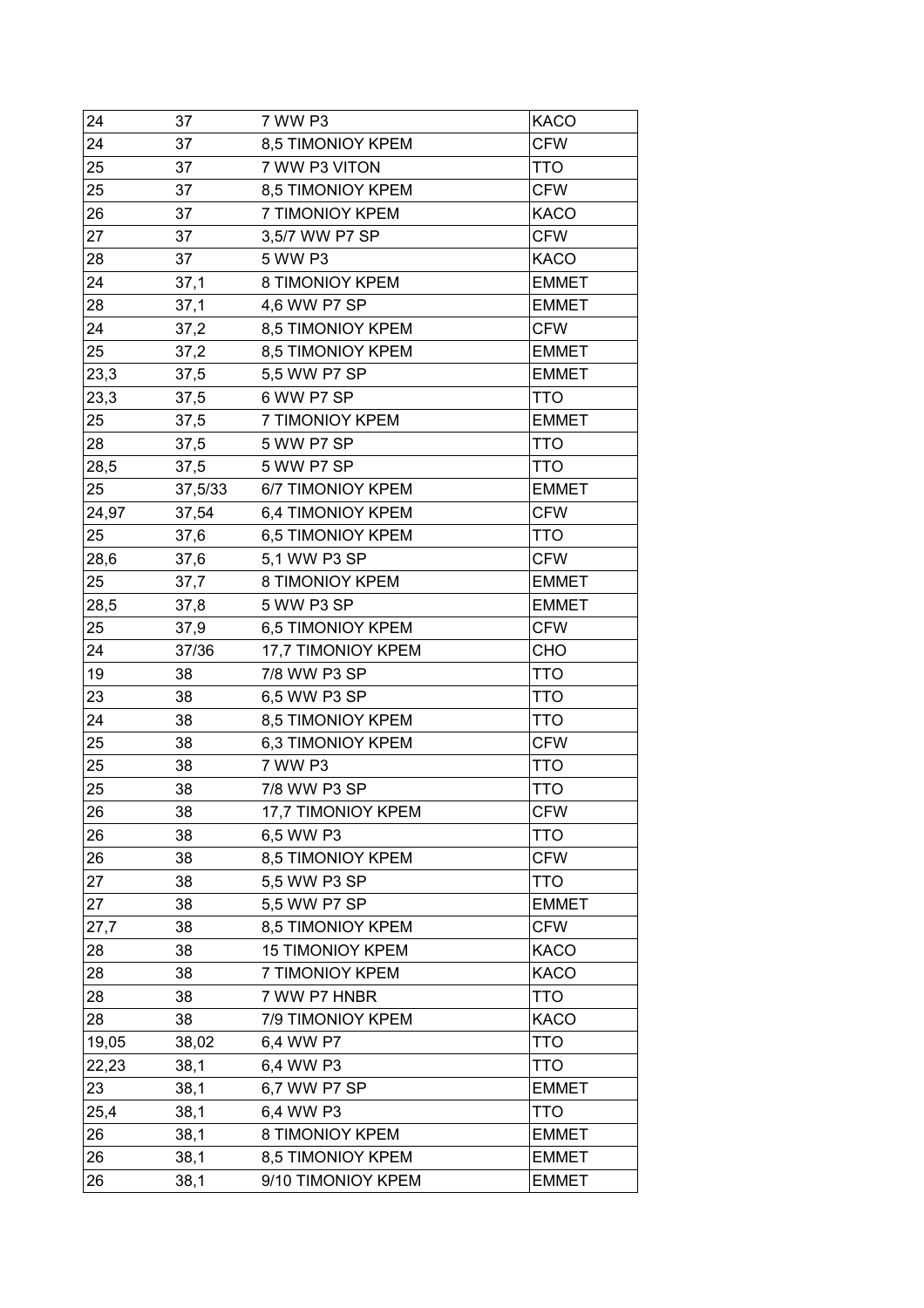| 26,97 | 38,1    | 5,6/7,4 WW P7 SP        | <b>TTO</b>   |
|-------|---------|-------------------------|--------------|
| 28,58 | 38,1    | 4,8 WW P3 VITON         | <b>TTO</b>   |
| 28,6  | 38,1    | 6/6,5 WW P7 SP          | <b>TTO</b>   |
| 31,7  | 38,1    | 3/5 WW P7 SP            | <b>EMMET</b> |
| 22    | 38,2    | 13/14 TIMONIOY KPEM     | <b>EMMET</b> |
| 22    | 38,2    | 8 TIMONIOY KPEM         | <b>CFW</b>   |
| 24    | 38,2    | 12,5 TIMONIOY KPEM      | <b>TTO</b>   |
| 24    | 38,2    | 8,5 TIMONIOY            | <b>CHO</b>   |
| 25    | 38,2    | 7,2 TIMONIOY KPEM       | <b>CORTE</b> |
| 26    | 38,2    | 6,5 WW P7 SP            | <b>EMMET</b> |
| 26    | 38,2    | 8,6 TIMONIOY KPEM       | <b>EMMET</b> |
| 28    | 38,5    | 5 WW P7 SP              | <b>EMMET</b> |
| 23    | 38/34,2 | 8 TIMONIOY KPEM         | <b>CFW</b>   |
| 23    | 38/34,3 | 8 TIMONIOY KPEM         | <b>EMMET</b> |
| 25    | 38/34,6 | 7,6 TIMONIOY KPEM       | <b>EMMET</b> |
| 24    | 39      | 8 TIMONIOY KPEM         | <b>TTO</b>   |
| 25    | 39      | 8,5 TIMONIOY            | <b>CHO</b>   |
| 27,7  | 39      | 8,5 TIMONIOY KPEM       | <b>CFW</b>   |
| 28    | 39      | <b>15 TIMONIOY KPEM</b> | <b>KACO</b>  |
| 24    | 39,1    | 8,5 TIMONIOY KPEM       | <b>CFW</b>   |
| 25    | 39,3    | 12,7 TIMONIOY KPEM      | <b>CFW</b>   |
| 25    | 39,5    | 12,5 TIMONIOY KPEM      | <b>EMMET</b> |
| 25    | 39,6    | 8,5 TIMONIOY KPEM       | <b>EMMET</b> |
| 28    | 39,64   | 6,35 TIMONIOY KPEM      | <b>CFW</b>   |
| 19,84 | 39,69   | 6,4 WW P3 SP            | <b>TTO</b>   |
| 20    | 40      | 11 WW P3                | <b>TTO</b>   |
| 20    | 40      | 11 WW P7 SP             | <b>GAPI</b>  |
| 20    | 40      | 6 WW P7 SP              | <b>EMMET</b> |
| 20    | 40      | 7/7,5 WW P3             | <b>TTO</b>   |
| 22    | 40      | 7 WW P3 VITON           | <b>TTO</b>   |
| 24    | 40      | 7 TIMONIOY KPEM         | <b>TTO</b>   |
| 24    | 40      | 7 WW P150 SP            | <b>TTO</b>   |
| 24    | 40      | 7 WW P3                 | <b>TTO</b>   |
| 24    | 40      | 8,5 TIMONIOY KPEM       | <b>TTO</b>   |
| 25    | 40      | 6 WW P3 VITON           | <b>TTO</b>   |
| 25    | 40      | 6/6,5 WW P7             | <b>TTO</b>   |
| 27,7  | 40      | 9 TIMONIOY KPEM         | <b>TTO</b>   |
| 28    | 40      | 5/7,5 WW P7 SP          | <b>EMMET</b> |
| 28    | 40      | 6 WW P7 VITON           | <b>TTO</b>   |
| 28    | 40      | 8/6 WW P7 AC            | <b>TTO</b>   |
| 30    | 40      | 7 TIMONIOY KPEM         | <b>KACO</b>  |
| 30    | 40      | 7 WW P3 VITON           | <b>TTO</b>   |
| 23    | 40/34,2 | 7,5 TIMONIOY KPEM       | <b>EMMET</b> |
| 24    | 41      | 8,5 TIMONIOY KPEM       | <b>CFW</b>   |
| 25,5  | 41      | 10 TIMONIOY KPEM        | <b>EMMET</b> |
| 25,5  | 41      | 8 TIMONIOY KPEM         | CHO          |
|       |         |                         |              |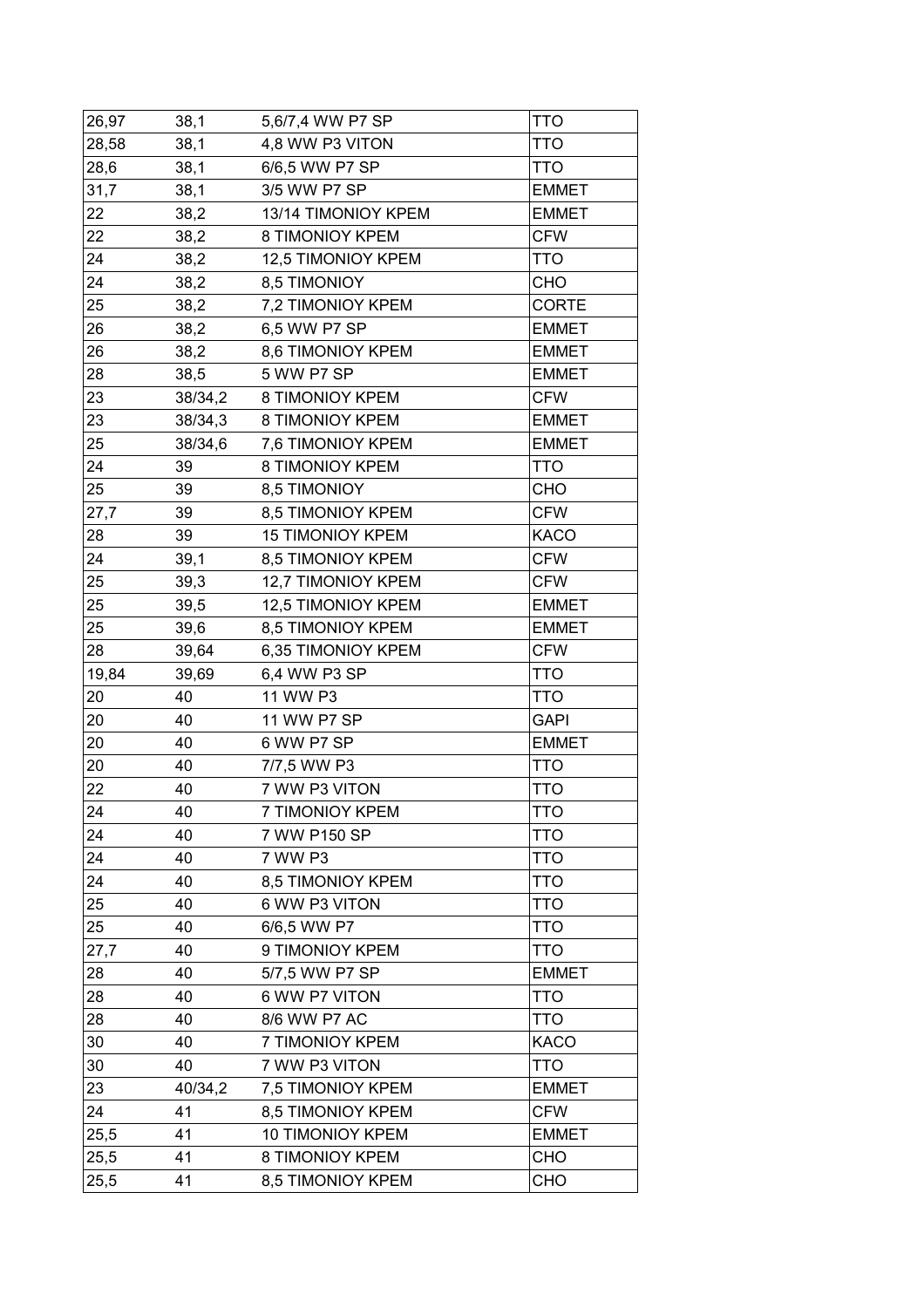| 26,5  | 41        | 8,5 TIMONIOY KPEM       | <b>CFW</b>   |
|-------|-----------|-------------------------|--------------|
| 25,5  | 41,1      | 8 TIMONIOY KPEM         | <b>EMMET</b> |
| 20,68 | 41,2      | 6,3 WW P7 SP            | <b>CFW</b>   |
| 23    | 41,2      | 8 TIMONIOY              | <b>EMMET</b> |
| 23    | 41,2      | 9 TIMONIOY KPEM         | <b>EMMET</b> |
| 24    | 41,2      | 8,5 TIMONIOY KPEM       | <b>CFW</b>   |
| 28    | 41,2      | 8 TIMONIOY KPEM         | <b>EMMET</b> |
| 20,68 | 41,25     | 6,3 WW P3 SP            | <b>TTO</b>   |
| 25,4  | 41,25     | 6,4 WW P7               | <b>TTO</b>   |
| 20,6  | 41,3      | 6,5/8 WW P3 SP          | <b>EMMET</b> |
| 20,7  | 41,5      | 8 WW P3 SP              | <b>EMMET</b> |
| 25    | 41,5      | 7,5 TIMONIOY KPEM       | <b>EMMET</b> |
| 27    | 41,5      | 8 WW P3 SP              | <b>EMMET</b> |
| 25    | 41,5/37,7 | 7,5 TIMONIOY KPEM       | <b>CFW</b>   |
| 25    | 41,5/37,8 | 7,5 TIMONIOY KPEM       | <b>TTO</b>   |
| 19    | 42        | 6,5/8 WW P7 SP          | <b>EMMET</b> |
| 22    | 42        | 11 WW P7 SP             | <b>TTO</b>   |
| 24    | 42        | 8,5 TIMONIOY            | CHO          |
| 25    | 42        | 6,5 WW P3 SP            | TTO          |
| 27    | 42        | 8,5 TIMONIOY KPEM       | <b>TTO</b>   |
| 27,7  | 42        | 12,5 TIMONIOY KPEM      | <b>EMMET</b> |
| 27,7  | 42        | 8,5 TIMONIOY KPEM       | <b>CFW</b>   |
| 28,56 | 42        | 5,5 WW P150 SP          | TTO          |
| 30    | 42        | <b>15 TIMONIOY KPEM</b> | <b>KACO</b>  |
| 30    | 42        | 5,5/6 WW P3 VITON       | <b>TTO</b>   |
| 32    | 42        | 7/7,5 WW P7             | <b>TTO</b>   |
| 27,7  | 42,1      | 9/10 TIMONIOY KPEM      | <b>EMMET</b> |
| 20    | 42,5      | 7/8 WW P3 SP            | TTO          |
| 20    | 42,5      | 7/8 WW P7 SP            | <b>EMMET</b> |
| 24    | 42,5      | <b>13 TIMONIOY KPEM</b> | <b>EMMET</b> |
| 24    | 42,5      | 9/10 TIMONIOY KPEM      | <b>EMMET</b> |
| 25,5  | 42,5      | 8 TIMONIOY KPEM         | <b>CFW</b>   |
| 27,7  | 42,5      | 8,5 TIMONIOY KPEM       | <b>CFW</b>   |
| 30    | 42,5      | 6,5 TIMONIOY KPEM       | <b>CFW</b>   |
| 24    | 42,6      | 8,5 TIMONIOY KPEM       | <b>CFW</b>   |
| 30    | 42,8      | 6,3 TIMONIOY KPEM       | <b>EMMET</b> |
| 26,99 | 42,82     | 7,9 WW P3               | <b>TTO</b>   |
| 29,36 | 42,82     | 7,9 WW P3               | TTO          |
| 24,51 | 42,85     | 7,9 WW P3               | <b>TTO</b>   |
| 28,58 | 42,86     | 7,9 WW P3               | <b>TTO</b>   |
| 24    | 43        | 8,5 TIMONIOY KPEM       | TTO          |
| 25    | 43        | 9 TIMONIOY KPEM         | CHO          |
| 26    | 43        | 8 TIMONIOY KPEM         | <b>CFW</b>   |
| 26    | 43        | 8,5 TIMONIOY KPEM       | <b>TTO</b>   |
| 26,5  | 43        | 8,5 TIMONIOY KPEM       | <b>TTO</b>   |
| 28,5  | 43        | 6,5 WW P3 SP            | TTO          |
| 28,5  | 43        | 6,5 WW P7 SP            | <b>CFW</b>   |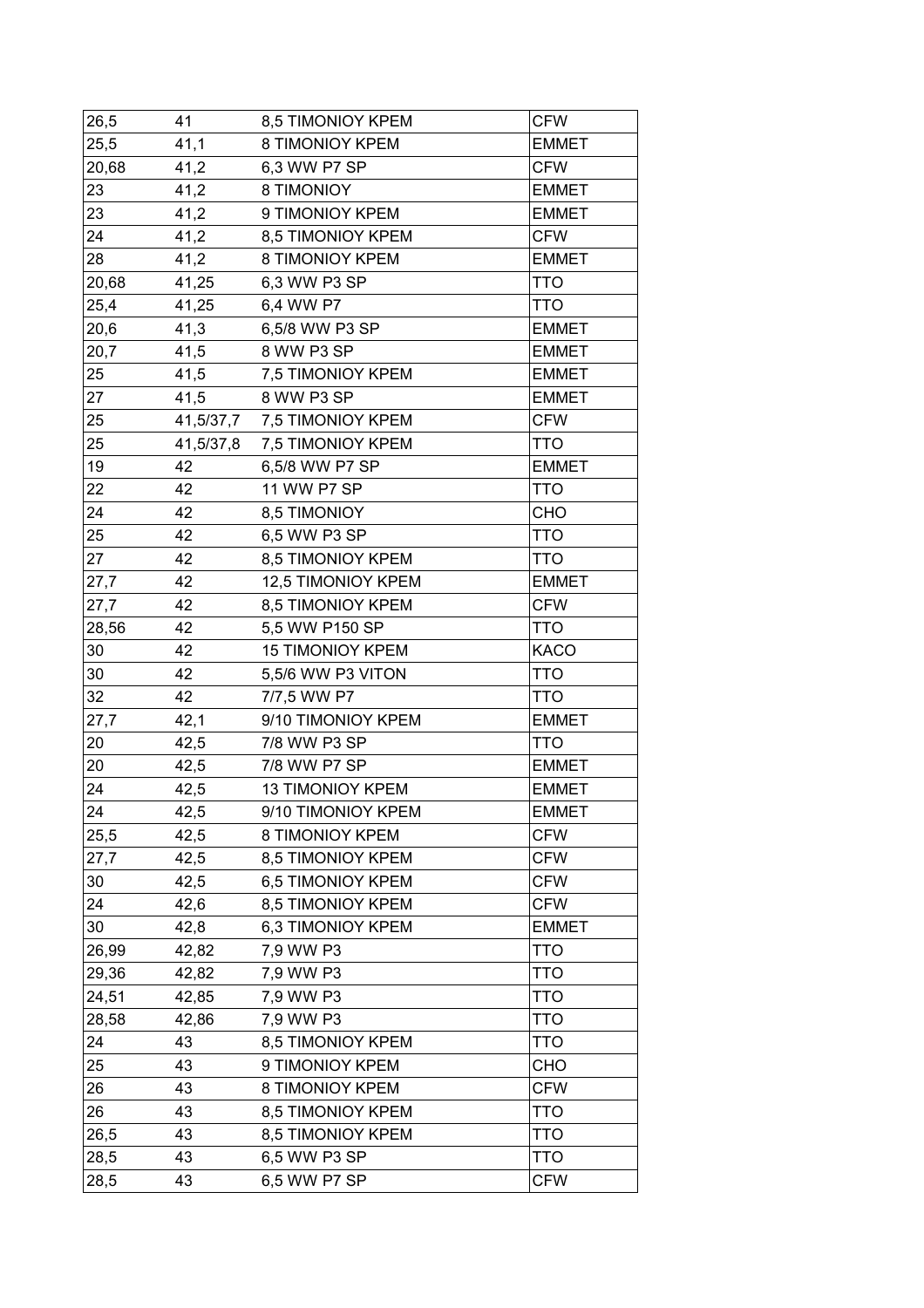| 29    | 43    | 7 WW P3 SP              | <b>EMMET</b> |
|-------|-------|-------------------------|--------------|
| 29    | 43    | 7/7,5 WW P7 SP          | TTO          |
| 30    | 43    | 8/9,5 WW P3             | <b>KACO</b>  |
| 31    | 43    | <b>15 TIMONIOY KPEM</b> | <b>KACO</b>  |
| 31    | 43    | 7 TIMONIOY KPEM         | <b>KACO</b>  |
| 26    | 43,1  | 8 TIMONIOY KPEM         | <b>EMMET</b> |
| 26    | 44    | 8,5 TIMONIOY KPEM       | <b>CFW</b>   |
| 26,5  | 44    | 8,5 TIMONIOY KPEM       | <b>CFW</b>   |
| 27    | 44    | 8,5 TIMONIOY            | CHO          |
| 31    | 44    | 6,5 WW P3 SP            | <b>EMMET</b> |
| 26    | 44,1  | 9/10 TIMONIOY KPEM      | <b>EMMET</b> |
| 26    | 44,2  | 8,6 TIMONIOY KPEM       | <b>EMMET</b> |
| 31    | 44,2  | 6,5 WW P3 SP            | <b>TTO</b>   |
| 19,94 | 44,45 | 7,9 WW P3               | <b>TTO</b>   |
| 31,75 | 44,45 | 6,5 TIMONIOY KPEM       | TTO          |
| 31,75 | 44,45 | 7,9 WW P3               | <b>TTO</b>   |
| 31,75 | 44,45 | 9,9 WW P3               | <b>TTO</b>   |
| 25,4  | 44,5  | 7 WW P7 VITON           | <b>TTO</b>   |
| 32    | 44,5  | 6,5 TIMONIOY KPEM       | <b>EMMET</b> |
| 32    | 44,5  | 8,5 TIMONIOY KPEM       | <b>CFW</b>   |
| 32    | 44,5  | 8,5 TIMONIOY CHO        | CHO          |
| 32    | 44,7  | 5/6,5 TIMONIOY KPEM     | <b>EMMET</b> |
| 25    | 45    | 11 WW P7 SP             | TTO          |
| 25    | 45    | 7 WW P3 VITON INOX      | <b>TTO</b>   |
| 30    | 45    | 8 WW P3                 | <b>TTO</b>   |
| 32    | 45    | 7 WW P3 VITON           | <b>TTO</b>   |
| 35    | 45    | 7/7,5 WW P7             | TTO          |
| 26    | 45,1  | 7 TIMONIOY KPEM         | <b>CFW</b>   |
| 27,7  | 46    | 13/14 TIMONIOY KPEM     | <b>TTO</b>   |
| 27,7  | 46    | 9/10 TIMONIOY KPEM      | <b>EMMET</b> |
| 32    | 46    | 8,5 TIMONIOY KPEM       | <b>CFW</b>   |
| 36    | 46    | 7,3/8,8 TIMONIOY KPEM   | <b>KACO</b>  |
| 27,7  | 46,1  | <b>13 TIMONIOY KPEM</b> | <b>EMMET</b> |
| 29,4  | 46,8  | 6,3 WW P3 SP            | <b>TTO</b>   |
| 22    | 47    | 7 WW P3 VITON           | <b>TTO</b>   |
| 25    | 47    | 6 WW P3                 | <b>TTO</b>   |
| 28    | 47    | 4,2/5 WW P7 SP          | <b>TTO</b>   |
| 29,4  | 47    | 6/7 WW P3 SP            | <b>EMMET</b> |
| 29,5  | 47    | 6/7 WW P3 VITON         | <b>TTO</b>   |
| 30    | 47    | 7 WW P7                 | TTO          |
| 30    | 47    | 7 WW P7 VITON           | <b>TTO</b>   |
| 30    | 47    | 8 WW P3                 | <b>TTO</b>   |
| 30    | 47    | 8,5 TIMONIOY KPEM       | <b>CFW</b>   |
| 35    | 47    | 6/6,5 WW P7             | <b>TTO</b>   |
| 35    | 47    | 7 WW P3 VITON           | <b>TTO</b>   |
| 32    | 47,5  | 10/12 TIMONIOY KPEM     | <b>EMMET</b> |
| 26,99 | 47,63 | 7,9 WW P3 VITON         | <b>TTO</b>   |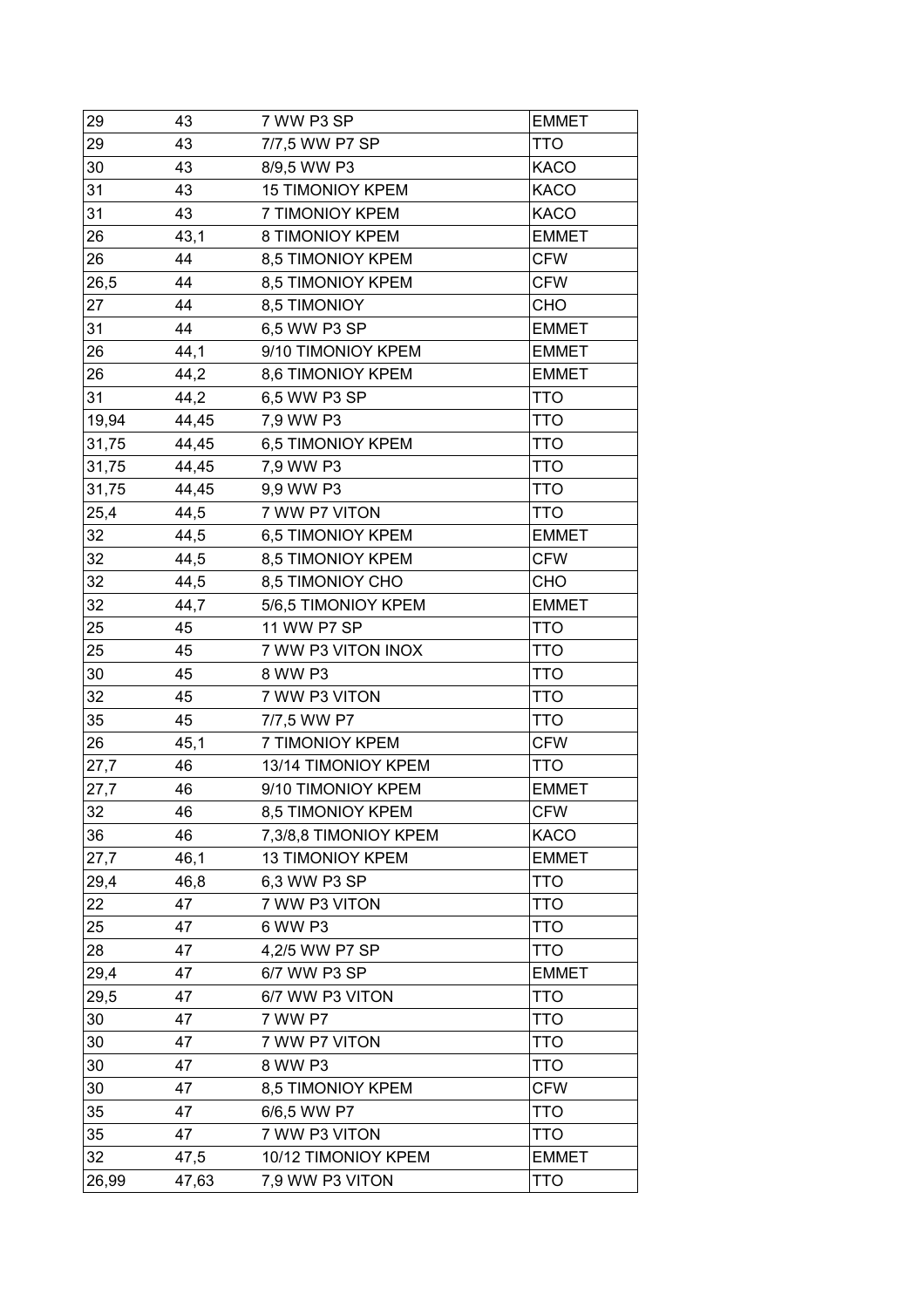| 36,51 | 47,63   | 6,4 WW P3 VITON         | TTO          |
|-------|---------|-------------------------|--------------|
| 27,7  | 48      | 9/10 TIMONIOY KPEM      | <b>EMMET</b> |
| 28,56 | 48      | 6 WW P150 SP            | <b>TTO</b>   |
| 30    | 48      | 8,5 TIMONIOY KPEM       | <b>CFW</b>   |
| 35    | 48      | 5,5 WW P7 SP            | <b>TTO</b>   |
| 33,34 | 49,17   | 7,9 WW P3 VITON         | <b>TTO</b>   |
| 30    | 49/42,5 | <b>11 TIMONIOY KPEM</b> | <b>CFW</b>   |
| 25    | 50      | 12 WW P3                | <b>TTO</b>   |
| 30    | 50      | 10 TIMONIOY KPEM        | <b>EMMET</b> |
| 30    | 50      | 11 WW P3                | <b>TTO</b>   |
| 32    | 50      | 8,5 TIMONIOY KPEM       | <b>EMMET</b> |
| 35    | 50      | 10 WW P3                | <b>TTO</b>   |
| 35    | 50      | 10 WW P7                | TTO          |
| 35    | 50      | 8 TIMONIOY KPEM         | <b>EMMET</b> |
| 35    | 50      | 8/10 WW P3 SP           | <b>CFW</b>   |
| 40    | 50      | 10,5 TIMONIOY KPEM      | <b>KACO</b>  |
| 28,58 | 50,75   | 6,4 WW P3               | TTO          |
| 34,93 | 50,8    | 7,9 WW P3 VITON         | TTO          |
| 36,51 | 50,8    | 7,9 WW P7 VITON         | <b>TTO</b>   |
| 25    | 52      | 7 WW P3 HNBR            | <b>TTO</b>   |
| 35    | 52      | 10 WW P3 VITON          | <b>TTO</b>   |
| 35    | 52      | 5 WW P150 SP            | <b>TTO</b>   |
| 35    | 52      | 6/6,5 WW P7 VITON       | TTO          |
| 35    | 52      | 7 WW P3 VITON           | <b>TTO</b>   |
| 38    | 52      | 7 WW P7 VITON           | <b>TTO</b>   |
| 40    | 52      | 5/5,5 WW P7 VITON       | <b>TTO</b>   |
| 40    | 52      | 7 WW P3 VITON           | TTO          |
| 40    | 52      | 7/7,5 WW P7             | <b>TTO</b>   |
| 43    | 52,7    | 7/8 TIMONIOY KPEM       | <b>KACO</b>  |
| 43    | 52,7    | 9,5/10,3 TIMONIOY KPEM  | <b>KACO</b>  |
| 33,34 | 53,98   | 7,9 WW P3               | <b>TTO</b>   |
| 41,28 | 53,98   | 6,4 WW P3 VITON         | TTO          |
| 35    | 54      | 6 WW P7 VITON           | TTO          |
| 24,6  | 54,27   | 9,5 WW P3 VITON         | TTO          |
| 30    | 54,5    | 8 TIMONIOY KPEM         | <b>KACO</b>  |
| 30    | 55      | 7 WW P3 VITON           | TTO          |
| 35    | 55      | 10 WW P3                | <b>TTO</b>   |
| 35    | 55      | 10 WW P3 VITON          | TTO          |
| 40    | 55      | 6 WW P7 VITON           | <b>TTO</b>   |
| 40    | 55      | 8 WW P3                 | <b>TTO</b>   |
| 40    | 55      | 8 WW P3 VITON           | <b>TTO</b>   |
| 40    | 56      | 6 WW P7                 | TTO          |
| 34,93 | 57,15   | 8 WW P3 VITON           | <b>TTO</b>   |
| 38,1  | 57,15   | 7,9 WW P3 VITON         | <b>TTO</b>   |
| 43    | 57,2    | 11,8 TIMONIOY KPEM      | <b>KACO</b>  |
| 38    | 58      | 11 WW P3 TCN            | <b>CHO</b>   |
| 40    | 58      | 8/8,5 WW P7             | <b>TTO</b>   |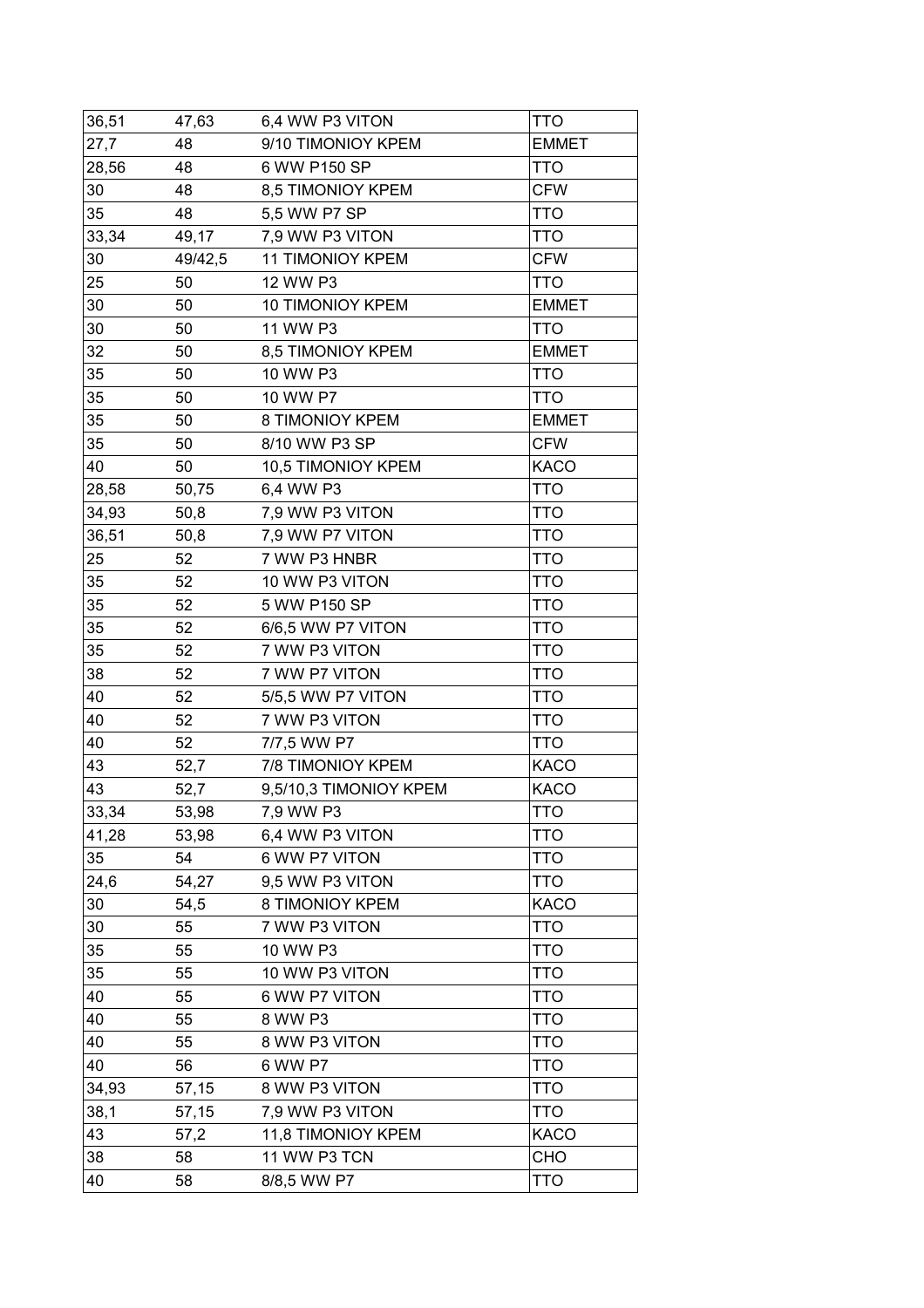| 40    | 58    | 8/8,5 WW P7 VITON    | TTO         |
|-------|-------|----------------------|-------------|
| 45    | 58    | 6/6,5 WW P7          | TTO         |
| 35    | 60    | 15 WW P7 SP VITON    | CHO         |
| 40    | 60    | 7 WW P7              | <b>TTO</b>  |
| 50    | 60    | 10,5 TIMONIOY KPEM   | <b>KACO</b> |
| 41,28 | 60,33 | 9,5 WW P3            | <b>TTO</b>  |
| 41,28 | 60,33 | 9,5 WW P7            | <b>TTO</b>  |
| 44,45 | 61,9  | 7,9 WW P3            | <b>TTO</b>  |
| 30    | 62    | 6,5 WW P3 VITON      | <b>TTO</b>  |
| 40    | 62    | 10 WW P150 SP        | TTO         |
| 40    | 62    | 6/6,5 WW P7 VITON    | <b>TTO</b>  |
| 42    | 62    | 7/7,5 WW P7 VITON    | <b>TTO</b>  |
| 42    | 62    | 8 WW P3 VITON        | TTO         |
| 45    | 62    | 7/7,5 WW P7 VITON    | <b>TTO</b>  |
| 47    | 62    | 7 WW P3 VITON        | TTO         |
| 48    | 62    | 7 WW P3              | TTO         |
| 50    | 62    | 7 WW P3              | TTO         |
| 49,21 | 62,76 | 7,9 WW P3            | TTO         |
| 44,45 | 63,5  | 8/9 WW P150 SP VITON | TTO         |
| 22    | 65    | 8/9 WW P7 SP         | <b>KACO</b> |
| 40    | 65    | 10 WW P3 VITON       | <b>TTO</b>  |
| 45    | 65    | 10 WW P3             | <b>TTO</b>  |
| 45    | 65    | 6 WW P3              | <b>TTO</b>  |
| 45    | 65    | 7 WW P150 SP         | <b>TTO</b>  |
| 50    | 65    | 7 WW P7 VITON        | <b>TTO</b>  |
| 52    | 66    | 5,5 TIMONIOY KPEM    | <b>KACO</b> |
| 40    | 67    | 7/7,5 WW P7 VITON    | TTO         |
| 55    | 68    | 7/7,5 WW P7          | <b>TTO</b>  |
| 49,23 | 68,02 | 7,9 WW P150 TFL SP   | <b>TTO</b>  |
| 55    | 70    | 7/8 WW P7 VITON      | CHO         |
| 56    | 70    | 5,5 TIMONIOY KPEM    | KACO        |
| 56    | 70    | 9/6 WW P3            | <b>TTO</b>  |
| 50    | 72    | 7 WW P7 VITON        | TTO         |
| 52    | 72    | 7/7,5 WW P7 VITON    | TTO         |
| 52    | 72    | 8 WW P3 VITON        | <b>TTO</b>  |
| 55    | 72    | 8 WW P3 VITON        | <b>TTO</b>  |
| 56    | 72    | 7 WW P3 VITON        | <b>TTO</b>  |
| 33,02 | 72,29 | 9,5 WW P150 SP       | <b>TTO</b>  |
| 57    | 75    | 7,5/8 WW P3          | <b>TTO</b>  |
| 60    | 75    | 8 WW P3 VITON        | <b>TTO</b>  |
| 60    | 75    | 8/8,5 WW P7          | <b>TTO</b>  |
| 57,15 | 76,2  | 9,5/11 WW P150 SP    | TTO         |
| 45    | 80    | 10 WW P3             | <b>TTO</b>  |
| 50    | 80    | 10 WW P3 VITON       | <b>TTO</b>  |
| 50    | 80    | 7/7,5 WW P7 VITON    | <b>TTO</b>  |
| 55    | 80    | 8/10 WW P7           | TTO         |
| 60    | 80    | 10/12 WW P7          | <b>TTO</b>  |